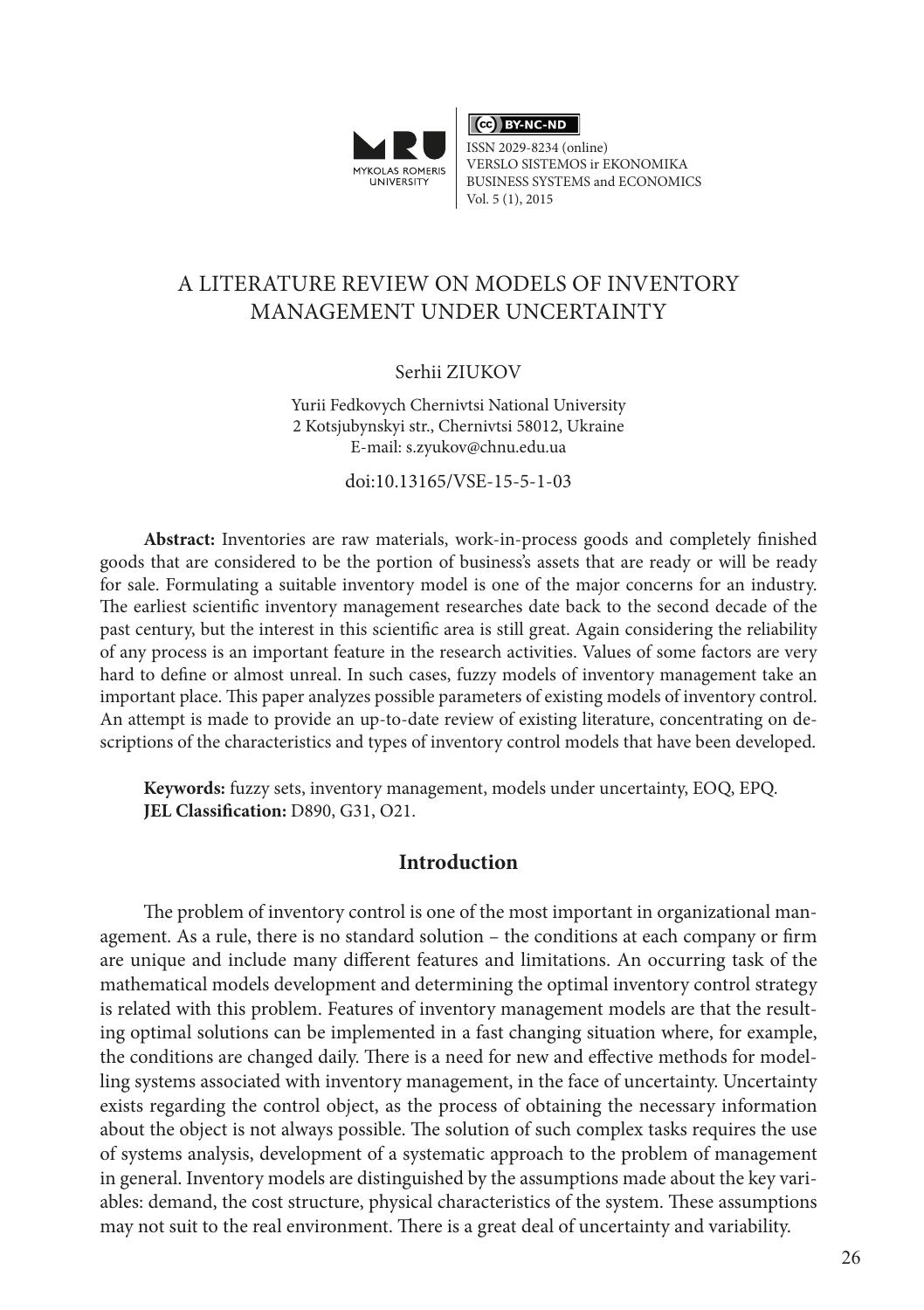The research object is models of inventory control under uncertainty. The aim of this paper is to get a broad review of more than 30 research papers and classify the models into groups, identify future research directions.

### **Inventory management**

Stocks (reserves) are created to carry out the normal activities of the company. Proper and timely determination of the optimal inventory control strategy allows freeing a significant amount of assets, frozen in the form of stocks, which ultimately increases the efficiency of resource use. Even though there are literally millions of different types of products manufactured in our society, there are only two fundamental decisions that one has to make when controlling inventory:

- 1. How large should an inventory replenishment order be?
- 2. When should an inventory replenishment order be placed?

The objectives of inventory management often reduce the problem if it is more profitable to do quickly but more expensive or slower but cheaper. Such a strategy will be optimal inventory control, which minimizes the sum of milestones costs associated with the production, storage and inventory shortage per unit of time or for a specific (including infinite) amount of time.

Management models differ in the nature of the available information on the properties of the simulated system. When the value of the model parameters is well-defined, nature of the corresponding mathematical model is deterministic. If the parameters of the system are random values with a known probability, distribution models are stochastic (probabilistic). If all of the model parameters do not change over time, it is called static, otherwise – dynamic. Static models are used when receiving a one-time decision about the level of reserves for a certain period, and dynamic – in the case of sequential decision-making about stock levels or to adjust earlier decisions, taking into account the changes taking place. When static patterns of change in system parameters cannot be installed, it is necessary to solve the problem of inventory management in the face of uncertainty.

In models of inventory management, the following characteristics are taken into account: *Single versus multiple items.* This dimension considers whether a single item can be used in isolation for calculations, or whether multiple interdependent products should be taken into account, as a result of collective budget or space constraints, coordinated control or substitutability between items.

*Time duration.* In some inventory management situations, the selling season for products is short, and excess stock at the end of the season cannot be used to satisfy the demand of the next season. In such cases, a single period model is required. When multiple periods need to be considered, a common approach is to use a rolling horizon implementation approach. Here, decisions consider only a relatively small number of future periods and are made at the start of each period. The decisions are then implemented in the current period, and the problem resolved at the start of the subsequent period.

*Number of stocking points.* Sometimes, it is appropriate to treat a single stocking point in isolation. In many real world cases, inventories of the same item are kept at more than one location. In multi-echelon situations, the orders generated by one location (e.g., a branch warehouse) become part or all of the demand at another location (e.g., a central warehouse).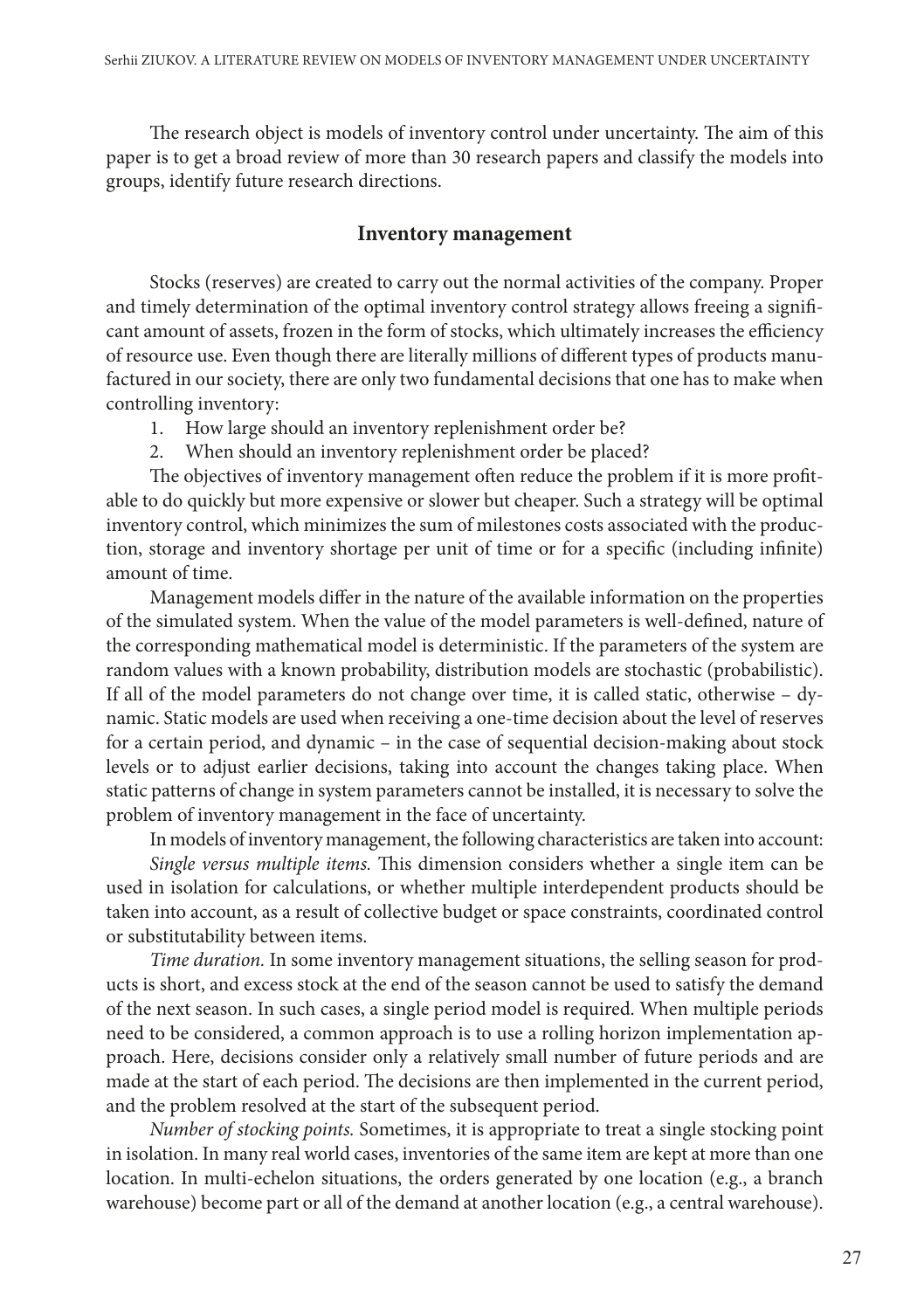In addition, one can have horizontal multiplicity, that is, several locations at the same echelon level (e.g., several branch warehouses) with the possibility of transhipments and redistributions.

*The nature of product.* The product type dimension identifies and considers certain product characteristics. For instance, a product may be perishable, consumable, repairable or recoverable. Deterioration of an item in the storage period is a natural process. Therefore, it cannot be ignored in inventory policy. It may be different in different storage places due to the difference in the environment.

*Nature of demand.* There are a number of possible choices in modelling the demand process.

Types of demand could be classified as it is shown in Figure 1. Deterministic demand is exactly known, unlike the probabilistic demand. It can be of two types. One of them is static, which does not have any variation. The amount of demand known or can be computed with certainty. Second type is dynamic, which may vary. This type of demand varies with time, but the way in which the demand varies is known with certainty.



**Figure 1:** Types of demand classification

Source: Silver (2008)

Stationary distribution with known parameters. This type of demands follows a probability distribution that is known or estimated from historical data. Commonly used distributions include normal, gamma, Poisson.

Non-stationary probabilistic demand. This type of demand behaves like a random walk that evolves over time, with regular changes in its direction and rate of growth or decline.

On the basis of the demand sources, demands are divided into independent and dependent. Independent demand is the demand that consists of the individual consumers demands, each of them feeling the need independently of the other. Dependent demand occurs when a manufacturer uses a number of components for the manufacture of finished goods, and the demand for each component is associated with other and depends on the production plan of manufacturing.

*Nature of supply process.* The nature of the supply process refers to any restrictions or constraints that have been imposed on the inbound processes of the supply chain. Minimum or maximum order size or replenishment lead times are examples of typical factors considered in this dimension. Silver (2008) identifies three possible forms of lead-time. The first form is where the lead-time of each replenishment is known; the second is where replenishments arrive after a random time; and the final form is where seasonal factors may affect the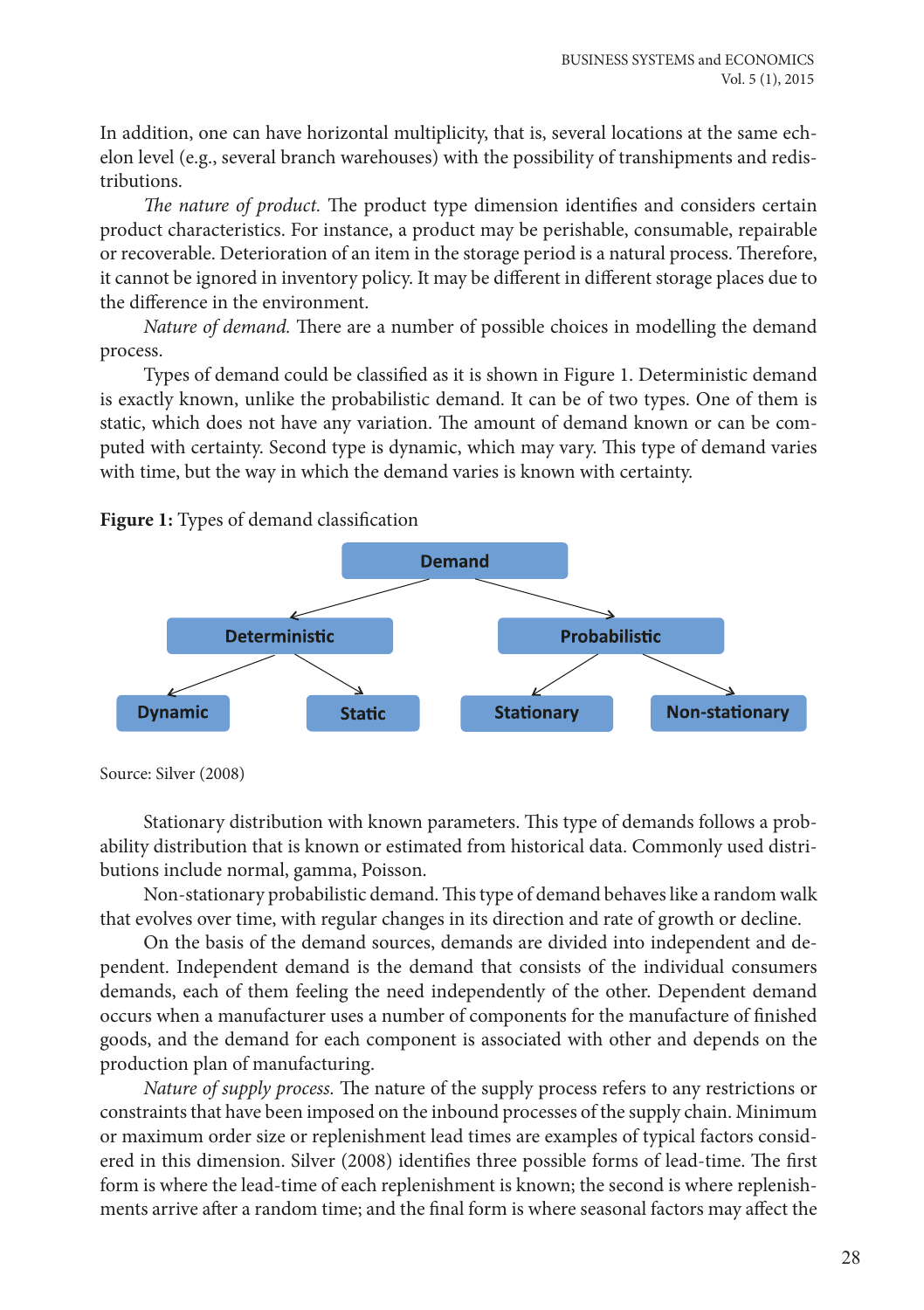time it takes for an order to be fulfilled. A supplier usually has limited capacity; therefore, order size restrictions are taken into account in this dissertation. In addition, lead-time is assumed to be a constant and known value.

*Penalty and deficit.* Any warehouse is established in order to prevent a shortage of a certain type of products handled by the system. Lack of stock at the right time leads to losses associated with downtime, unevenness of production, etc. These losses will be called a penalty for the deficit.

Any model is an abstraction of reality. The more number of dimensions to be taken into account in the model, the greater the model will meet the requirements of the real environment.

It is a challenging task to obtain realistic input values for the mathematical inventory model parameters. The decision-making person performing this task is often operating in an environment, with unknown parameters. In inventory control, it is associated with the uncertainty of customer demand rates, manufacturing and delivery lead times. The models and methods of decision-making in existing theory of inventory management are usually focused on deterministic parameters and modules do not meet the full requirements of the real environment. In such cases, fuzzy models of inventory management take an important place. Fuzzy set theory suggests methods of dealing with imprecision and uncertainty in a quantitate way. Fuzzy logic is widely used in solving problems of riskology, problems of artificial intelligence as in building expert systems, and in combination with artificial neural networks. The theoretical basis of fuzzy logic constitutes the fuzzy sets, proposed by Zadeh (1965). It has gained widespread prominence as a means to model vague data in production management applications. Galbraith (1973) defines uncertainty as the difference between the amount of information required to perform a task and the amount of information already possessed. In the real world, many forms of uncertainty affect production processes. Ho (1989) categorizes them into two groups: environmental uncertainty and system uncertainty. Environmental uncertainty includes uncertainties beyond the production process, such as demand uncertainty and supply uncertainty. System uncertainty is related to uncertainties in the production process, such as operation yield uncertainty, production leadtime uncertainty, and quality uncertainty, failure of the production system and changes to product structure, to mention some. A new stage in the theory of inventory management is the emergence of models taking into account uncertainty. The classification of these models deserves a review (Table 1).

| By purpose                            | By period              |
|---------------------------------------|------------------------|
| • Economic order quantity models      | • Single-period models |
| • Economic production quantity models | • Multi-period models  |
| • Joint economic lot sizing models    |                        |
| By type of inventory monitoring       | By quantity of items   |
| • Continuous review system models     | • Single-item models   |
| • Periodic review system models       | • Multi-item models    |

**Table 1:** Fuzzy models of inventory control classification

Source: Mula (2006)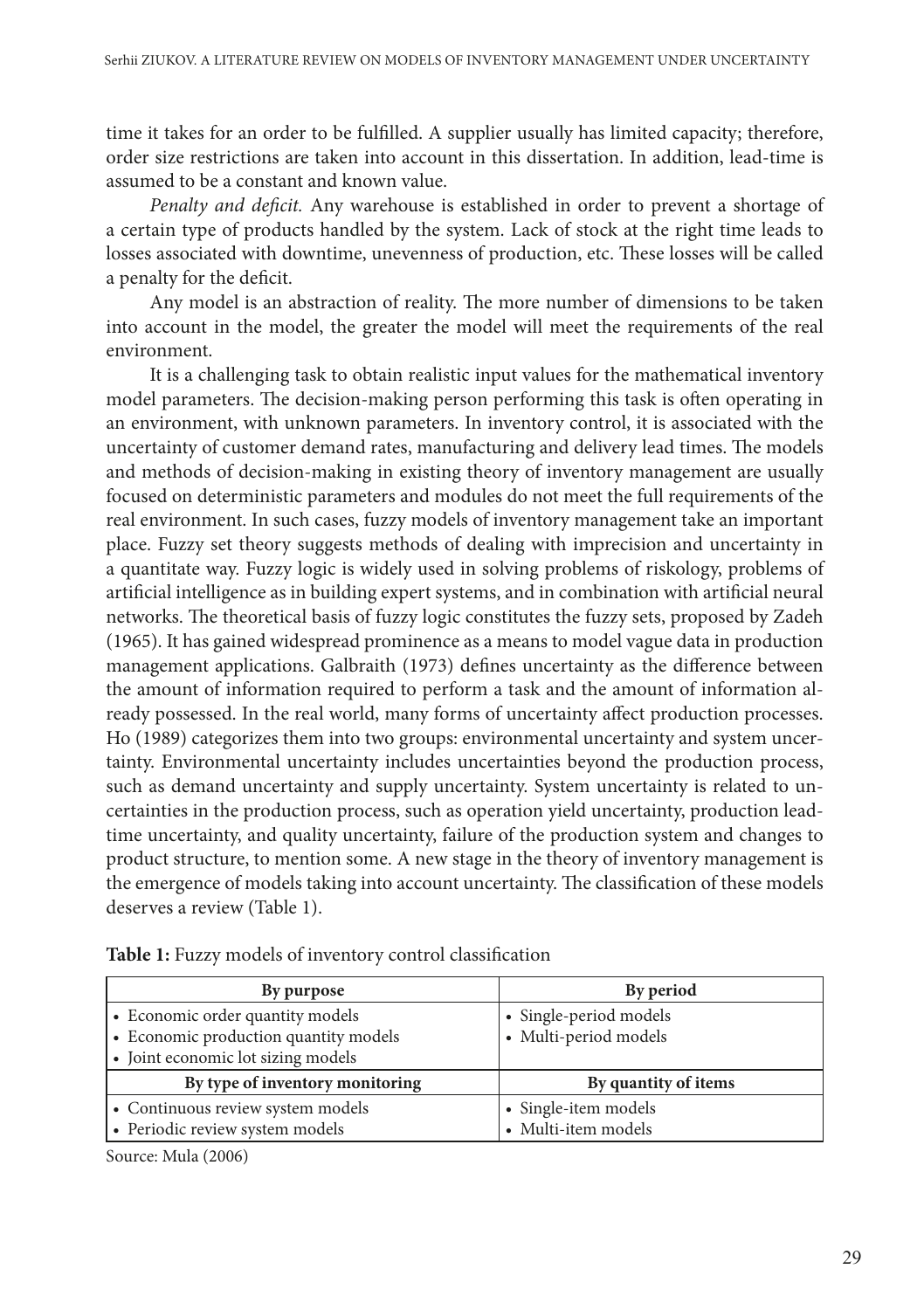## **Economic order quantity models**

For the fixed order size inventory models, the economic order quantity (EOQ) model is most well-known. The basic EOQ model is a formula for determining the optimal order size that minimizes the sum of carrying costs and ordering costs. The model is derived under a set of restrictive assumptions, as follows:

- Demand is known with certainty and is constant over time.
- No shortages are allowed.
- Lead time of orders is constant.
- The order quantity is received all at once.

The EOQ model was presented originally by Ford W. Harris, in a paper published in 1913 in Factory, The Magazine of Management (Harris, 1913). Many researches were made on the base of this model. However, the coefficients of the model may be fuzzy. One of the first who applied fuzzy theory was K. S. Park, who proposed a single product inventory model with fuzzy parameters on the base of the Harrison model (Park, 1987). Chen and Wang (1996), Roy and Maiti (1997), Yao et al. (2000) and Chang (2004) have extended the well-known EOQ inventory model to fuzzy versions.

|                       | Model input parameters |                   |                     |                      |
|-----------------------|------------------------|-------------------|---------------------|----------------------|
| Model                 | <b>Order Quantity</b>  | <b>Order Cost</b> | <b>Holding Cost</b> | <b>Annual Demand</b> |
| Park (1987)           | Crisp                  | Fuzzy             | Fuzzy               | Crisp                |
| Lee and Yao (1999)    | Fuzzy                  | Crisp             | Crisp               | Crisp                |
| Yao et al. (2000)     | Fuzzy                  | Crisp             | Crisp               | Fuzzy                |
| Yao and Chiang (2003) | Crisp                  | Crisp             | Fuzzy               | Fuzzy                |
| Wang et al. (2007)    | Crisp                  | Fuzzy             | Fuzzy               | Crisp                |

|  | Table 2: Economic Order Quantity Model |  |  |  |
|--|----------------------------------------|--|--|--|
|--|----------------------------------------|--|--|--|

Source: Jaber (2009)

## **Economic production quantity models**

Economic Production Quantity model (EPQ) determines the quantity a company or retailer should order to minimize the total inventory costs by balancing the inventory holding cost and average fixed ordering cost. The EPQ model was developed by E.W. Taft in 1918 (Taft, 1918). This method is an extension of the EOQ model. The classical economic production quantity model (EPQ) has been widely used. Numerous research efforts have been undertaken to extend the basic EPQ model by releasing various assumptions or adding new so that the model conforms more closely to real-world situations. Recently, re-work activities have attracted considerable attention because of the reduction of the natural resources and the rise in the cost of raw material. Modified Economic Production Quantity models with different schemes of fuzzy input parameters have been proposed by Lee and Yao (1998). The authors fuzzify characteristics, such as demand quantity and the production quantity per day. In the real situation, both of them have little disturbances every day. Chang (1999) considers the production inventory model in which the product quantity is a fuzzy number. Also, based on the numerical example, he compared fuzzy and crisp approaches for solving this problem. Lin and Yao (2000) treat the optimal solution for the fuzzy case of economic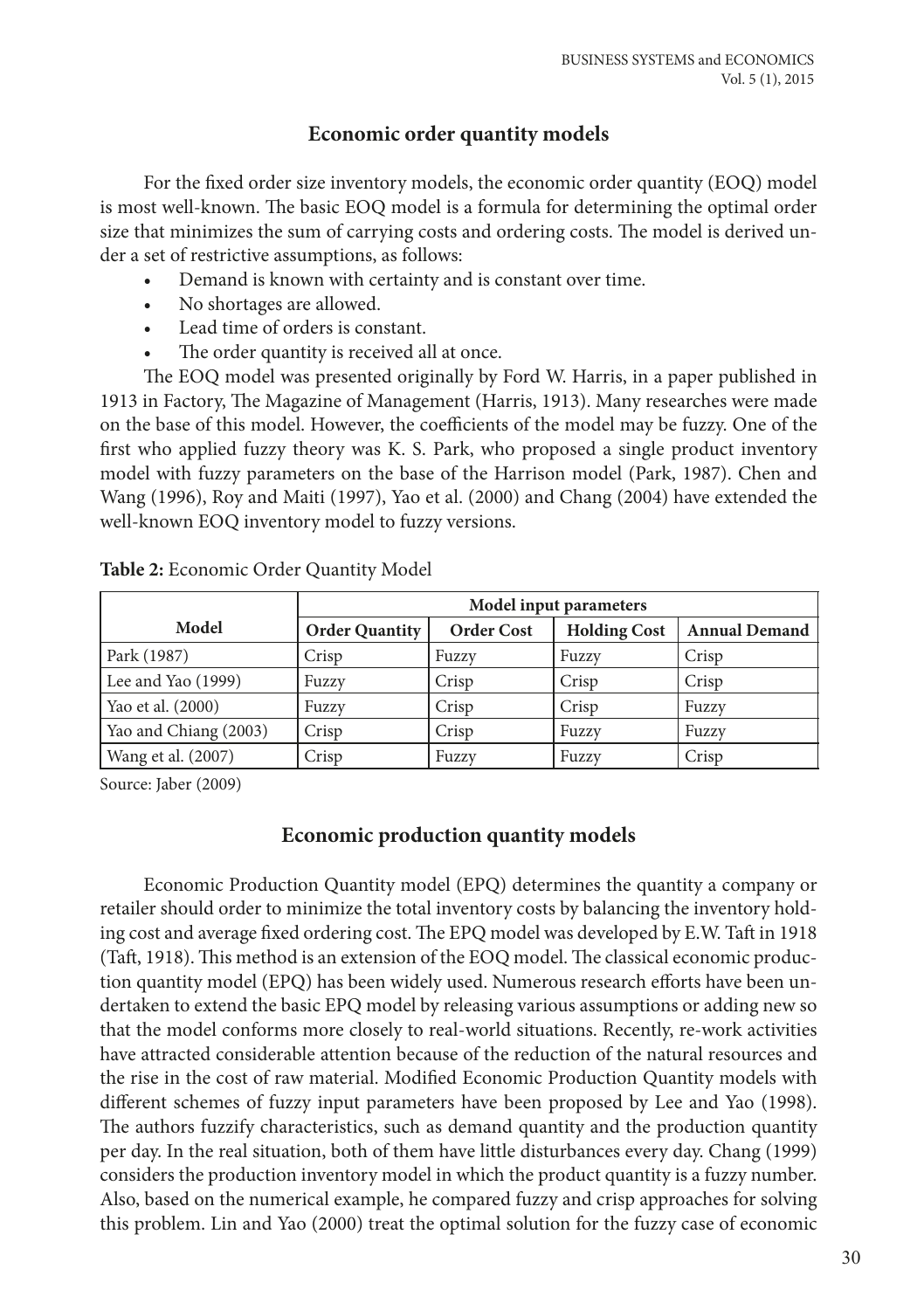production for production inventory model. Hsieh (2002) introduced two fuzzy production inventory models with fuzzy parameters for crisp production quantity, or for fuzzy production quantity. The fuzzy total production inventory costs of these models under the fuzzy arithmetical operations of Function Principle were proposed. The authors found optimal solutions of these models by using Graded Mean Integration Representation method for de-fuzzifing fuzzy total production inventory cost and by using Extension of the Lagrangean method for solving inequality constrain problem. Lee and Yao fuzzified the demand quantity and production quantity per day in their model (Lee, 1998).

### **Joint economic lot sizing models**

Inventory models that address issues of inventory coordination between a buyer and a seller have been extensively studied in the literature. This class of inventory models is commonly referred to as joint economic lot sizing (JELS) models. The objective of these models is the development of a jointly coordinated buyer-seller inventory strategy that is more beneficial to each member's individual non-coordinated inventory strategy. One of the first attempts was made by Lam and Wong (1996), extending the existing model of Dolan. They applied fuzzy mathematical programming to solve the joint economic lot size problem with multiple price breaks. Single and multiple incremental price discounts are modelled as fuzzy numbers.

Das, Roy and Maiti proposed a buyer-seller fuzzy inventory model for a deteriorating item, where deterioration is subject to discount (Das, 2004). In this paper, multi-objective joint economic lot size models are developed in both crisp and fuzzy environments. Here, the objectives are to minimize the buyer's total average cost and to maximize the seller's average revenue. A fuzzy goal programming methodology is used to solve the model.

Ouyang et al. (2006) introduced defective items into the JELS model. The study applies various modelling methods to manage the defective rate in an integrated vendor-buyer inventory model. Three cases are investigated: crisp defective rate, triangular fuzzy defective rate and statistic fuzzy defective rate. In these two fuzzy cases, the signed distance procedure is applied to estimate the joint total expected cost in a fuzzy sense. Yang presented a stylized model to find the optimal strategy for integrated vendor-buyer inventory model with fuzzy annual demand and fuzzy adjustable production rate (Yang, 2007). For the model, Signed distance's ranking method for fuzzy number is employed to find the estimation of the joint total expected annual cost in the fuzzy sense and the corresponding order quantity of the buyer derived accordingly.

### **Single-period models**

The newsvendor model is a single-period, probabilistic inventory model, which objective is to determine the order quantity that minimizes expected underage costs (costs due to shortage) and overage costs (costs due to holding inventory). First single-period inventory models were designed by D. Petrovic (1996), who has formulated a conception of second level fuzzy set, methods of s-fuzzification and arithmetic defuzzification. Ishii and Konno (1998) introduced fuzziness of shortage cost explicitly into the classical newsboy problem. They investigated the so-called fuzzy newsboy problem where its shortage cost is vague and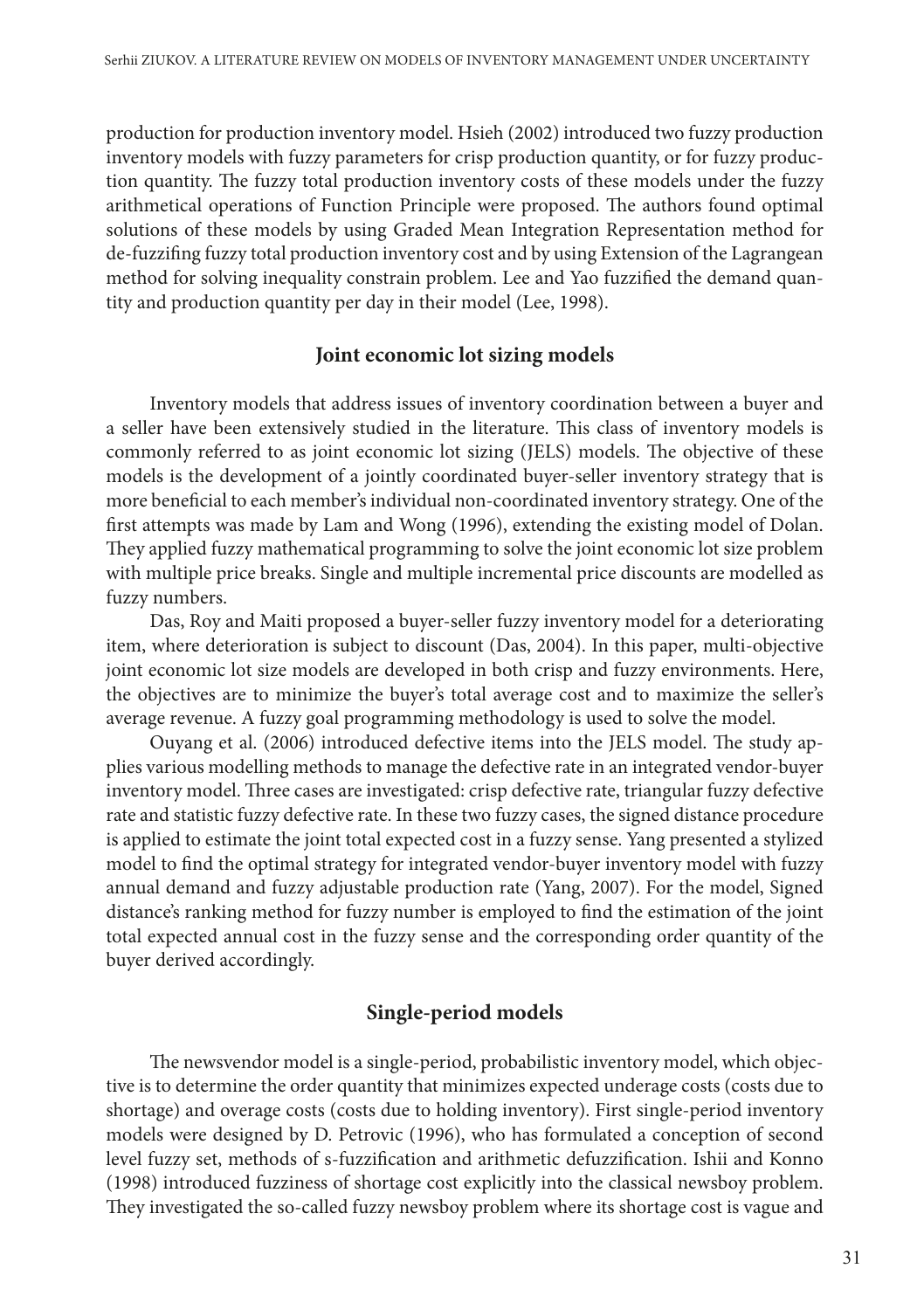given by an L shape fuzzy number. Then, the total expected profit function was considered to be a fuzzy number. An optimal ordering quantity realizing the fuzzy max order of the profit function (fuzzy min order considering the profit function) was found and compared with the optimal ordering quantity of the non-fuzzy newsboy problem. Kao and Hsu proposed a single-period inventory model with fuzzy demand (Kao and Hsu, 2002). This paper concentrates on possibilistic situations, in which the demands are described by subjectively determined membership functions. For each order quantity Q, a fuzzy total cost composed of the procurement cost, shortage cost and holding cost is associated with it. Dutta et al. present a single-period inventory problem in an imprecise and uncertain mixed environment (Dutta, et al., 2005). The aim of the paper is to introduce demand as a fuzzy random variable. To determine the optimal order quantity, a new methodology was developed for this model in the presence of fuzzy random variable demand where the optimum is achieved using a graded mean integration representation. To illustrate the model, the classical newsboy problem was considered.

## **Multi-period models**

The main difference between the single-period model and the multi-period model is that the multi-period model may involve stock leftovers from previous periods, which makes the optimal choice of order quantities more complicated.

In real-world applications, inventory and production decisions are interdependent and temporal in nature. Fuzzy logic has been useful in formulating multi-period lot sizing models. The review of multi-period models is described in Table 3.

| Model                             | <b>Key Model Attributes</b>                                                                                                                                                                                                                           |
|-----------------------------------|-------------------------------------------------------------------------------------------------------------------------------------------------------------------------------------------------------------------------------------------------------|
| Sommer (1981)                     | Uses fuzzy dynamic programming to determine optimal inventory and produc-<br>tion levels in a real-world integrated multi-period inventory and production<br>scheduling problem for an organization engaged in a planned withdrawal from<br>a market. |
| Kacprzyk and<br>Staniewski (1982) | Applies fuzzy set theory to determine an optimal aggregate inventory replenish-<br>ment strategy subject to a set of long-term management objectives.                                                                                                 |
| Lee et al. (1990)                 | Introduces fuzzy logic into material requirements planning (MRP) by defining<br>period demand as a fuzzy number. A fuzzy part period balancing algorithm is<br>developed.                                                                             |
| Lee et al. (1991)                 | Extends their previous research on multi-period fuzzy lot sizing and introduces<br>fuzzy versions of the Wagner-Whitin and Silver-Meal lot sizing models.                                                                                             |
| Liu (1999)                        | Applies fuzzy decision making to investigate optimal inventory policy for a<br>multi-period inventory system with partial back orders.                                                                                                                |

**Table 3:** Fuzzy Multi-Period Inventory Models

Source: Jaber (2009)

### **Conclusion**

In the past years, the efficiency of inventory management has become an area of major concern in business. New inventory models for managing the inventory levels are now available. This paper has presented a literature survey of models of inventory control under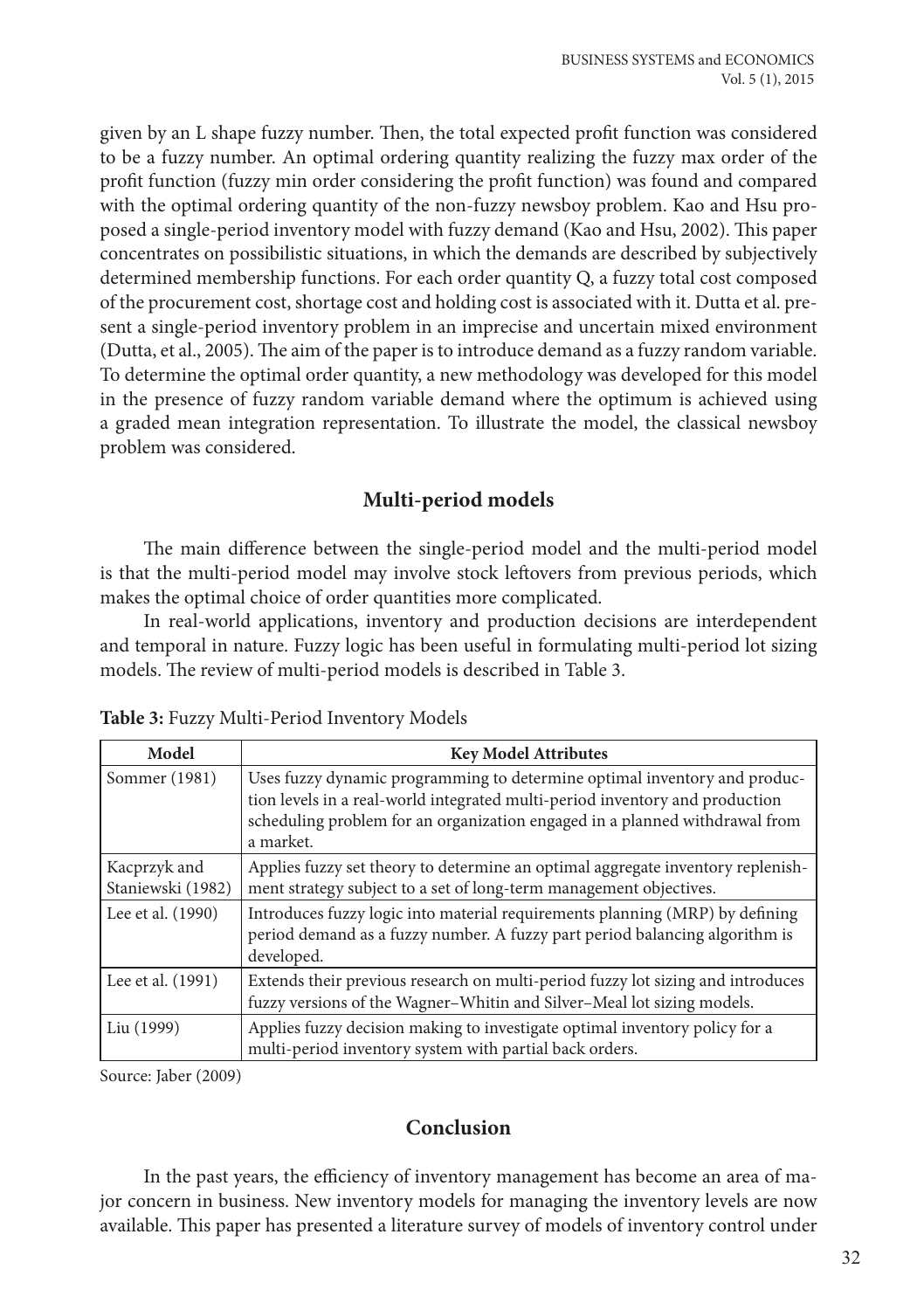uncertainty. Most of the analytical models addressed only one type of uncertainty and assumed a simple structure of the production process. The most common dimensions to be considered as fuzzy variables are demand, the cost of acquisition.

Each model, based on some assumptions, has its benefits and disadvantages, but still, many authors continue to design inventory control models using such approach as fuzzy logic.

The existence of such quantity of models shows that fuzzy set theory is one of the appropriate methods, which can suppose a great advance in inventory management. The emphasis in each review was to identify how the fuzzy set theory was used in the formulation of the inventory model. The classification and review of models are quite general and can be extended.

## **Acknowledgements**

This project has been funded with support from the European Commission (No. 204521-1-2011-1-LT-ERA MUNDUS-EMA21). This publication reflects the views only of the author, and the Commission cannot be held responsible for any use which may be made of the information contained therein.

### **References**

- Chang, H.C. (2004). An Application of Fuzzy Sets Theory to the EOQ Model with Imperfect Quality Items. *Comput. Oper. Res.,* 31(12): 2079–2092.
- Chang, S.C. (1999). Fuzzy Production Inventory for Fuzzy Product Quantity with Triangular Fuzzy Number. *Fuzzy Sets and Systems*, 107(1): 37–57.
- Chen, S.H., and Wang, C.C. (1996). Backorder Fuzzy Inventory Model under Functional Principle. *Inf. Sci.*, 95: 71-79.
- Das, K., Roy, T.K., and Maiti, M. (2004). Buyer-Seller Fuzzy Inventory Model for a Deteriorating Item with Discount*. Int J Syst Sci,* 35(8): 457–466.
- Dutta, P., Chakraborty, D., and Roy, A.R. (2005). A Single-Period Inventory Model with Fuzzy Random Variable Demand. *Math Comput Model,* 41(8/9): 915–922.
- Eilon, S. (1956). Economic Lot Sizes in Batch Production. *Engineering,* 182(4729): 522–523.
- Galbraih, J. (1973). *Designing Complex Organizations*. Reading, MA: Addison-Wesley.
- Harris, F.W. (1913). How Many Parts to Make at Once, Factory. *The Magazine of Management,* 10(2): 135-136, 152.
- Ho, C. (1989). Evaluating the Impact of Operating Environments on MRP System Nervousness. *International Journal of Production Research,* 27: 1115-1135.
- Hsieh, C.H. (2002). Optimization of Fuzzy Production Inventory Models. *Information Sciences,* 146(1/4): 29–40.
- Ishii, H., and Konno, T. (1998). A Stochastic Inventory Problem with Fuzzy Shortage Cost. *European Journal of Operational Research*, 106(1): 90–94.
- Jaber, M.Y. (2009). *Inventory Management: Non-classical View*. Boca Raton: CRC Press, p. 228.
- Kacprzyk, J., and Staniewski, P. (1982). Long Term Inventory Policy-Making through Fuzzy Decision Making. *Fuzzy Set Syst,* 8: 117–132.
- Kao, C., and Hsu, W.K. (2002). A Single-Period Inventory Model with Fuzzy Demand. *Computer and Mathematic with Application*, 43: 841-848.
- Lam, S.M., and Wong, D.S. (1996). A Fuzzy Mathematical Model for Joint Economic Lot Size Problem with Multiple Price Breaks. *European Journal of Operational Research*, 95(3): 611–622.
- Lee, H.M., and Yao, J.S. (1998). Economic Production Quantity for Fuzzy Demand and Fuzzy Production Quantity. *European Journal of Operational Research*, 109: 203-211.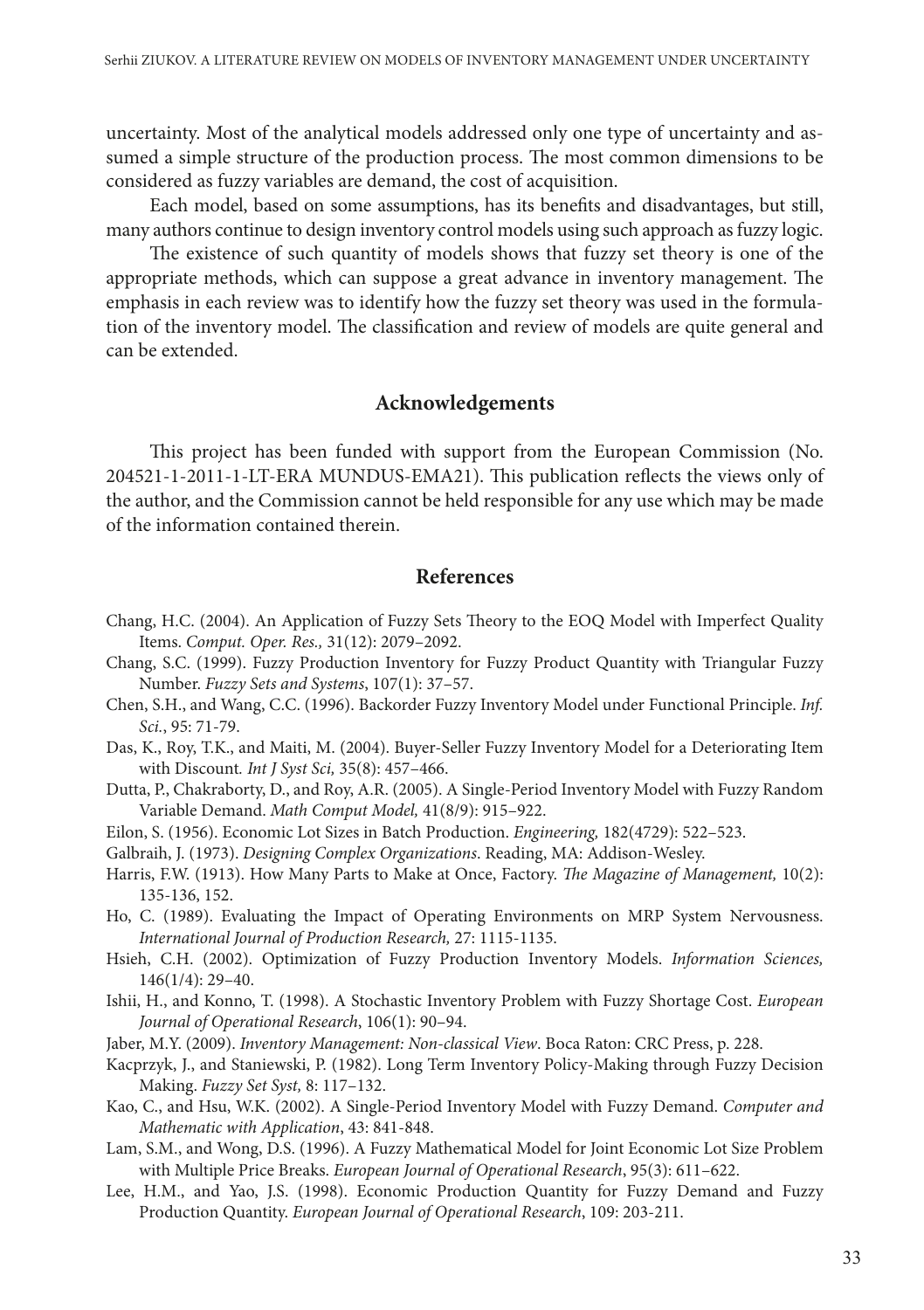- Lee, H.M., and Yao, J.S. (1999). Economic Order Quantity in Fuzz Sense for Inventory without Backorder Model. *Fuzzy Sets and Systems*, 105: 13-31.
- Lee, Y.Y., Kramer, B.A., and Hwang, C.L. (1990). Part-Period Balancing with Uncertainty: A Fuzzy Sets Theory Approach. *International Journal of Production Research,* 28(10): 1771–1778.
- Lee, Y.Y., Kramer, B.A., and Hwang, C.L. (1991). A Comparative Study of Three Lot-Sizing Methods for the Case of Fuzzy Demand. *Int J Oper Prod Manag,* 11(7): 72–80.
- Lin, D.C., and Yao, J.S. (2000). Fuzzy Economic Production for Production Inventory. *Fuzzy Sets and Systems,* 111(3): 465–495.
- Liu, B. (1999). Fuzzy Criterion Models for Inventory Systems with Partial Backorders. *Ann Oper Res,* 87: 117–126.
- Mula, J., Poler, R., Garcia-Sabater, J.P., and Lario, F.C. (2006). Models for Production Planning under Uncertainty: A Review*. Int. J. Production Economics,* 103(1): 271-285.
- Ouyang, L.Y., Wu, K.S., and Ho, C.H. (2006). Analysis of Optimal Vendor–Buyer Integrated Inventory Policy Involving Defective Items. *Int J Adv Manuf Tech,* 29(11/12): 1232–1245.
- Park, K.S. (1987). Fuzzy-Set Theoretic Interpretation of Economic Order Quantity. *IEEE Trans. System, Man, Cybernetics,* SMC-17: 1082-1084.
- Petrovic, D., Petrovic, R., and Vujosevic, M. (1996). Fuzzy Models for the Newsboy Problem. *International Journal of Production Economics*, 45(1/3): 435–441.
- Roy, T.K., and Maiti, M. (1997). A Fuzzy EOQ Model with Demand Dependent Unit Cost under Limited Storage Capacity. *European Journal of Operational Research*, 99: 425-432.
- Silver, E.A. (2008). Inventory Management: An Overview, Canadian Publications, Practical Applications and Suggestions for Future Research. *INFOR*, 46(1): 15-28.
- Sommer, G. (1981). Fuzzy Inventory Scheduling. In G. Lasker (ed.), *Applied Systems and Cybernetics, Vol. VI* (3052–3060). New York: Pergamon Press.
- Taft, E.W. (1918). The Most Economical Production Lot. *Iron Age*, 101: 1410-1412.
- Wagner, H.M. (1980). Research Portfolio for Inventory Management and Production Planning Systems. *Operation Research,* 28(3): 445–475.
- Wang, X., Tang, W., and Zhao, R. (2007). Fuzzy Economic Order Quantity Inventory Models without Backordering. *Tsinghua Sci Tech,* 12(1): 91–96.
- Yang, M.F. (2007). Optimal Strategy for the Integrated Buyer-Vendor Model Fuzzy Annual Demand and Fuzzy Adjustable Production Rate. *Journal of Applied Science,* 7(7): 1025–1029.
- Yao, J.S., Chang, S.C., and Su, J.S. (2000). Fuzzy Inventory without Backorder for Fuzzy Order Quantity and Fuzzy Total Demand Quantity. *Comput. Oper. Res*., 27: 935-962.
- Yao, J.S., and Chiang, J. (2003). Inventory without Backorder with Fuzzy Total Cost and Fuzzy Storing Cost De-fuzzified by Centroid and Signed Distance. *European Journal of Operational Research,* 148(2): 401–409.
- Zadeh, L.A. (1965). Fuzzy Sets. *Information and Control,* 8: 338-353.

#### **LITERATŪROS APIE ATSARGŲ VALDYMO MODELIŲ NEAPIBRĖŽTUMĄ APŽVALGA**

#### Serhii ZIUKOV

Jurijaus Fedkovičiaus Černivcių nacionalinis universitetas, Ukraina

**Santrauka.** Atsargos – žaliavos, nebaigtos gamybos prekės ir visiškai gatavos prekės, kurios yra laikomos verslo turto dalimi, kuri jau yra ar bus parengta parduoti. Tinkamo atsargų modelio formavimas yra vienas iš pagrindinių pramonės interesų. Atsargų valdymo moksliniai tyrimai pradėti praėjusio šimtmečio antrą dešimtmetį, tačiau interesas šioje mokslinėje srityje yra vis dar didelis. Atsižvelgti į bet kokių procesų patikimumą yra svarbi mokslinių tyrimų ypatybė. Kai kurių veiksnių reikšmes labai sunku ar beveik neįmanoma apibrėžti. Tokiais atvejais neraiškieji atsargų valdymo modeliai užima svarbią